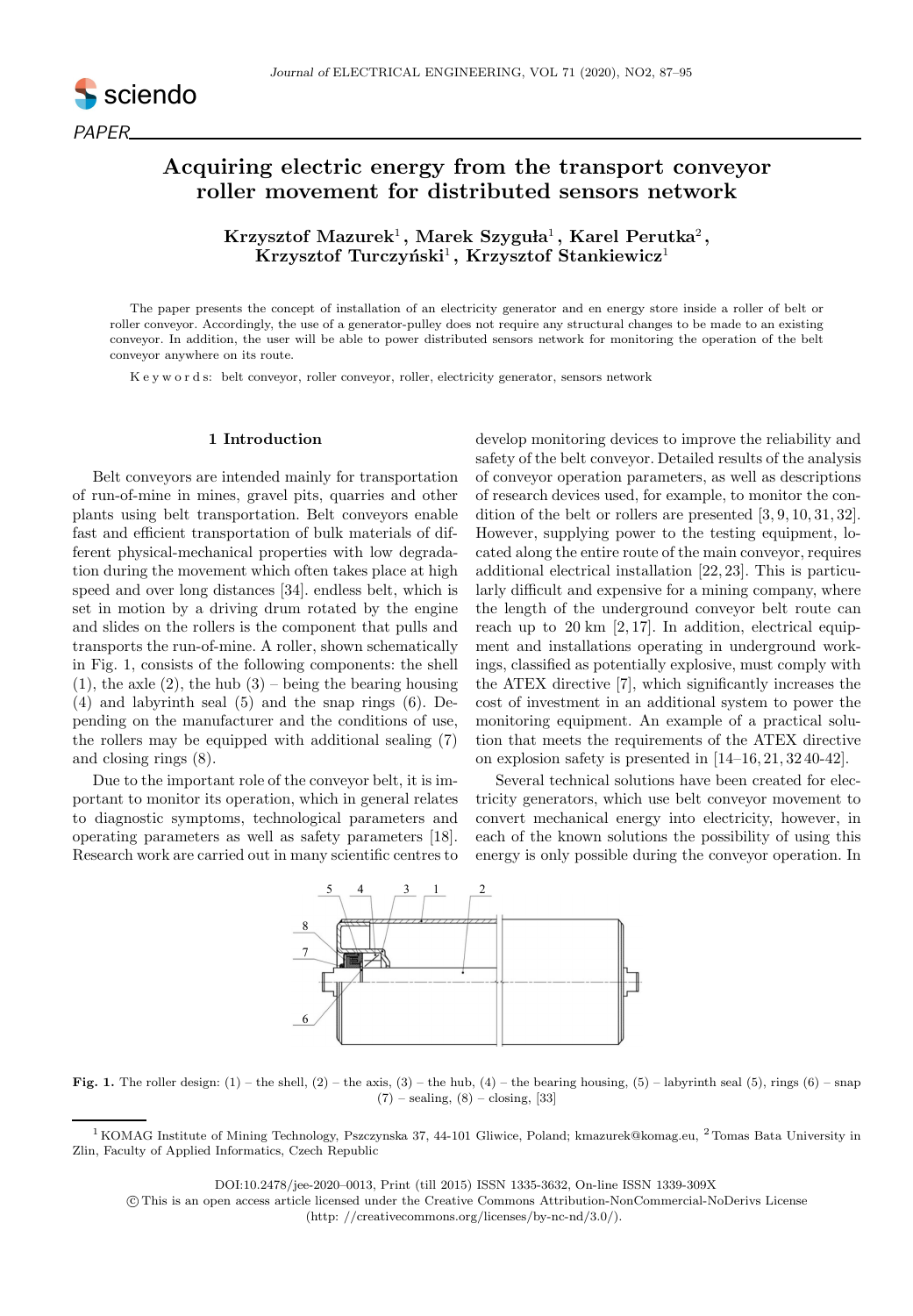known design solutions, the use of the generator requires a change in the form of the conveyor belt, which in the case of an existing conveyor requires a new approval. In addition, in the case of the main belt conveyor, located in underground workings, the assembly [37] of additional generator holders on the conveyor's trestles can be complicated and time-consuming, and thus expensive, due to the stopped production process in the mine.

Therefore, KOMAG developed a concept for generating electricity from belt conveyor movement [34]. Unlike known technical solutions, the proposed device does not require the use of special holders, stringers or other additional components necessary to install the generator on the belt conveyor.

Mining industry is one of the important branches of Polish economy, where is a high demand for automation of machines and technological processes and which pose a threat to human health and life. To eliminate hazards resulting from human errors the sensors networks and artificial intelligence are used. In the mining industry it is used, among others, in diagnostics of wear of subsystems and components [25] as well as in control of machines and mechanization systems [5, 13 43]. Implementations enabling intelligent adaptation of machines to change operational conditions are known. Currently, the new mining machines are robotized to high extend and they use innovative methods of programming from cuts memory to programming by gestures. Future mining of thin seams of high methane concentration, threatened by rock bursts and thermal hazards, forces the designers to develop the systems of greater autonomy, so that the role of a man will be limited mainly to supervision.

Implementations of routing protocols based on artificial intelligence technologies and methods are also more and more often met in mine communication systems. Effective routing is especially important in the case of networks built in mesh topology with implemented ad hoc mechanism. Wireless network for monitoring the pressure in hydraulic legs of powered roof support [12, 24] or in the system for monitoring the temperature of belt conveyors runners, which is under development, [30] can be an example. ad hoc network is a group of mobile wireless devices, which dynamically creates a temporary network infrastructure without central administration spot. ad hoc network often consists of multihopping structures. where on the section between nodes there can be very low throughput and communication can be realized only in one direction. Nodes in such network are not only the information receivers, but they can also play a role of devices transferring the data to other nodes. Initially, investigations on ad hoc networks were carried out as regards the use of such solutions in army. However, increasing need for communication of devices, which are not in a direct range of transmitters of backbone network, resulted in establishment of Mobile ad hoc Networking (MANET) group and Network Mobility (NEMO) group at the Internet Engineering Task Force (IETF) organization. Testing and standardization of IP routing protocols as regards

their use in topologies of both static and dynamic character, built of different types of hardware using wireless communication, are the tasks of both groups. Structurally complex networks of dynamically changing configuration have a series of problems to be solved, most important of which are as follows  $[4, 6, 8, 11, 19, 20, 27-29]$ :

- mobility dynamically changing positions of nodes. Unknown number of nodes in each network,
- multihopping route from the source to targeted place leads through several nodes. Several hops can change in a short time,
- self-organization *ad hoc* network must determine independently its configuration parameters such as routing, position and supply parameters,
- energy saving many devices creating the *ad hoc* network have supply source of limited energy. Use of energy-optimized protocols enables to extend the time of operation of these devices,
- scalability a character of ad hoc network enables dynamic building of networks, which can have many nodes,
- safety ad hoc networks, due to their character, are one of network environments most vulnerable to network attacks.

## 2 Electricity generator concept

The main design assumption was to develop a device for recovering the electricity from the conveyor belt movement without changing the conveyor design. According to the assumption, it was proposed to use the interior of a standard roller of a jacket tube diameter Ø133 mm and a working length of 465 mm. It is the roller most used in mine conveyors to support the upper belt. Diagram of the pulley with built-in generator is shown in Fig. 2.

This roller does not differ from the standard design  $[7, 10]$ , which consists of: a jacket  $(1)$ , hubs  $(3)$  – bearing housings  $(4)$ , labyrinth seal  $(5)$ , snap rings  $(6)$ and additional covers (7) and rubber rings (8). However, the generator (9) could be mounted by dividing the axle into two half shafts (2), which consequently forced the use of double-row spherical roller bearings. The rotation of the generator axle (9), on which the stator is mounted, relative to the shaft (2) of the rotor is blocked by counter nuts (10), while the generator housing (9), in which magnets are placed on the periphery, rotates together with the split spaced rings (11) and the shell (1) of roller. Split spacer rings (11) are made of plastic, which allows the generator housing (9) to fit tightly with the inner wall of the shell (1). The generated electric energy is discharged outside the roller by a wire (12), routed through the channels in the half shaft (2) and through the cable gland (13).

Already existing and proven solutions are suggested to be used in this design, so bicycle hub with electricity generator is used. For example, we can use the front bicycle wheel hub with a built-in dynamo from SHIMANO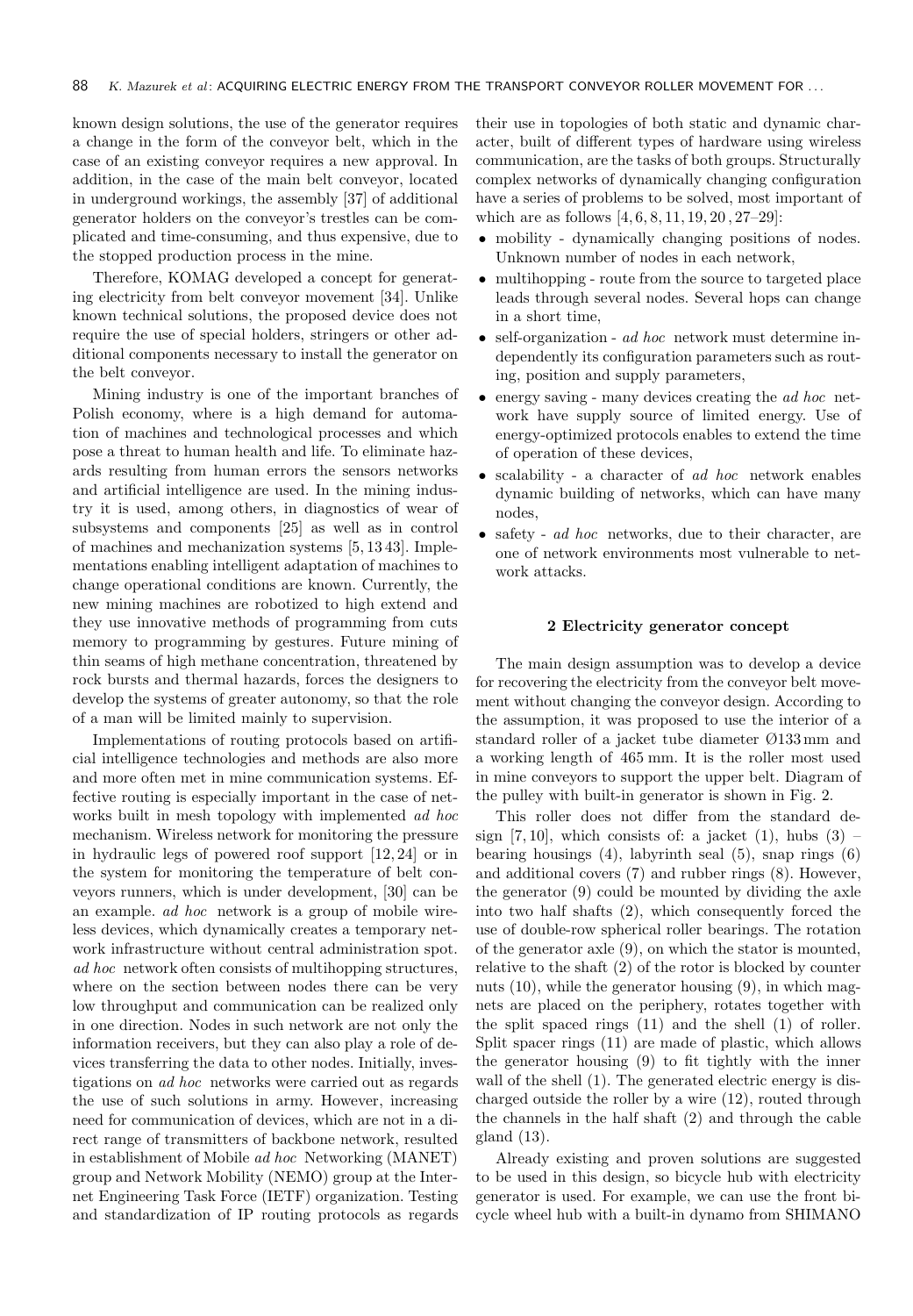

Fig. 2. Layout of the roller with a built-in generator:  $(1)$  – shell,  $(2)$  – drive shaft,  $(3)$  – the hub,  $(4)$  – bearings, and  $(5)$  – labyrinth seal,  $(6)$  – snap rings,  $(7)$  – sealing rings  $(8)$  – closing rings,  $(9)$  – generator,  $(10)$  – jam nuts,  $(11)$  – split spacer rings,  $(12)$  – cable,  $(13)$  – cable gland,[33]



Fig. 3. A diagram of the roller equipped with devices for generating and storing electricity:  $(1)$  – dynamo,  $(2)$  – drive shaft,  $(3)$  – electricity storage device,  $(4)$  – cable,  $(5)$  – clamps,  $[33]$ 



Fig. 4. Diagram of the roller equipped with emergency lighting [33]

model DH-3N31 –  $6$  V voltage and 3 W power [36]. The use of such generators in one roller, connected in parallel, will generate more power. Due to the compact design of the hub with dynamo and spacer ring, this solution can be used in any roller with an inner diameter of the shell tube greater than Ø110 mm, and the length of the jacket not less than 240 mm.

Direct power supply of the monitoring device poses the risk of temporary downtime in the electricity supply, and thus loss of measurements continuity – this is related to the possible stop of the belt conveyor, whose movement drives the dynamo. Therefore, it is safer to store the generated electricity in batteries supplying the measuring device. In another solution, it is also possible to install the battery pack inside the roller (due to the heat generated during belt friction, the possibility of using a high-temperature cell should be considered). Also, in this case, a ready-made commercial solution equipped with a set of batteries together with their charging system (this system has protection against batteries overcharging) was used. Additionally, a current stabilization system in a dynamo should be used.

A diagram of the roller equipped with devices for generating and storing electricity is shown in Fig. 3.

Figure 3 shows a roller in which the electric energy generated by the dynamo (1) charges the electric energy storage device (3), which, with use of clamps (5), is mounted on the half shaft (2) with a cable (4) and supplies *eq* monitoring devices.

The roller, which is the subject of this work, can be used not only to power the monitoring equipment, but also may contribute to the improvement of safety along the main conveyor route. Especially, when it is necessary to turn off the power supply of both the conveyor belt and lighting of the working in which the conveyor is located. Another solution is dedicated to the emergency escape lighting system along the conveyor belt route. A roller generating and storing electric energy is additionally equipped with an LED mounted on the front wall of the hal shaft runner. Figure 4 shows a diagram of a roller equipped with emergency lighting – powered by an internal battery.

Similarly, to the roller shown in in Fig. 3, in the solution presented in Fig. 4 the electricity generated by the dynamo (1) charges the electricity storing device (2), which supplies LED (3). It is possible to connect the power supply system with the programmer activating the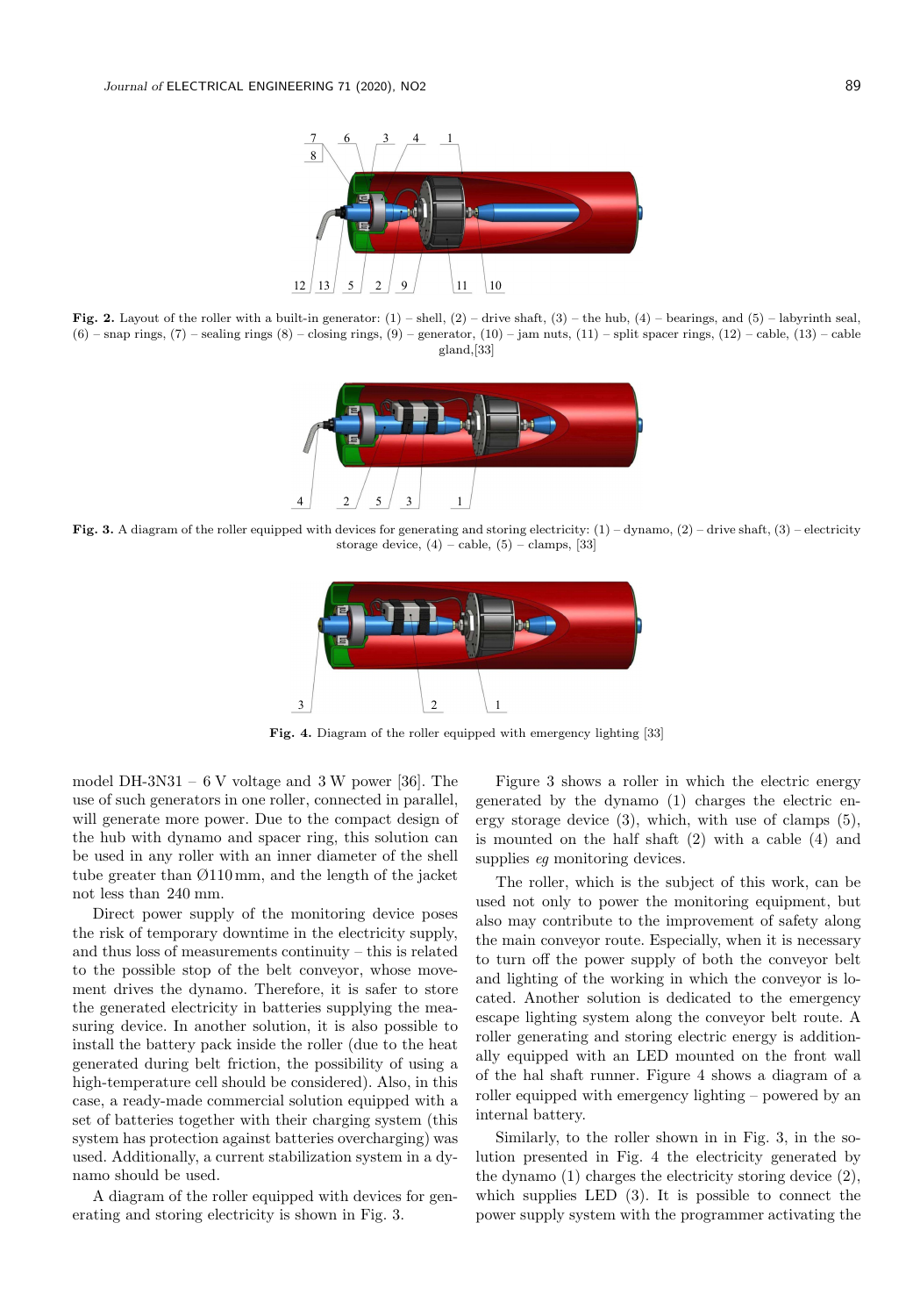appropriate lighting sequence, then the program is activated by pressing the diode housing – which also acts as a switch.

In addition, emergency lighting systems can be connected to the roller generating electricity, indicating the crew's escape route. We can program the lighting control system so that:

- during operation of the belt conveyor, the lighting is steady, while during stoppage it is pulsating,
- during operation of the belt conveyor the lighting is turned off, while during stopping it lights with a steady or pulsating light,
- both during operation and stoppage, the belt conveyor lighting is off.

## 3 Wireless communication system of sensors network powered by rollers generators

Since 2012, ITG KOMAG has been developing the concept of a protocol of self-organizing communication structure, named SSKIR [30], which is based on one of artificial intelligence technologies, "swarm intelligence", which is a direct implementation of phenomena and behaviour observed in nature among organisms living in large groups. Their behaviour, to some extent, can be transferred to the operation of routing protocols. The system structures developed by humans (irrespectively to real implementation), using the swarm algorithm, have high possibilities for adaptation and high operational reliability. In 1987, during the SIGGRAPH conference, a programmer, Craig Reynolds, in the paper entitled Flocks, Herds, and Schools: A Distributed Behavioural Model, suggested three basic rules of self-organization based on observed groups of animals, as follows [26]:

- collision avoidance is control eliminating a local concentration of individuals. Collision avoidance eliminates accumulation of hardware and decision structures,
- •
- flock centring are actions towards the average behaviour of local groups of individuals,
- velocity matching are actions towards the average objective of local groups of individuals. Velocity matching enables the individual to adapt its actions to other individuals from its local group.

Based on the above rules, the creation of a communication system made of a sensor network (Fig. 5) in which routing is based on a swarm algorithm was suggested [30]. Each data frame transferred by the Measure Transmission Unit (MTU) is marked by a quality coefficient  $\Omega_{\Pi}$ specifying the transmission priority referring to the effectiveness of data transmission to the main transceiver stations. This coefficient can take a value that conforms to one of connections or path metrics [1, 4, 6].

As mentioned above, the  $\Omega_{\Pi}$  coefficient can take a value that conforms to one of connections or path metrics; therefore, transmission speed and the number of hops of

transmitted frames containing the following measurement data is based on data propagation times:

- Expected Transmission Count (ETX) is a metric that is widely used in mesh networks. ETX is the metric specifying the number of expected transmissions, which is indispensable when sending data to the next node without errors. The number varies from 1 to infinity. An ETX metric equal to 1 indicates a perfect data transmission path, and an ETX approaching infinity represents the connection that is not functioning.
- Expected Transmission Time (ETT) is an extension of ETX metrics, since it takes into consideration the difference in the speed of data transmission. The ETT of connection l is defined as an expected duration of the successful transmission of a data package in connection 1. The importance of p path is defined as a sum of the ETT of all possible connections along the given path. The relationship between ETT and ETX can be expressed as follows:

$$
ETT_l = ETX_l \frac{s}{b_l} \tag{1}
$$

where,  $b_l$  is the speed of transmission of information in connection  $l$  and  $s$  is the size of transmitted package.

- Hop count is the most often used routing metric in the existing routing protocols, such as DSR (Dynamic Source Routing), AODV (ad hoc On-Demand Distance Vector), or DSDV (Destination-Sequenced Distance Vector). Hop count is the routing measure used to measure a distance between transmitting and receiving stations counting the hops. The next hop can be a receiving station or device intermediating in the exchange of information. The protocol using the Hop count metric determines the route with the lowest number of hops between transmitting and receiving stations.
- Weighted Cumulative ETT (WCETT) is a metric that includes both the quality of a connection (losses, throughput) and the number of hops. Thus, we can reach a compromise between delay and throughput.

$$
WCETT(p) = 1 - \beta \sum_{l \in p} ETT_l + \beta \max_{1 \le j \le k} X_j \qquad (2)
$$

where  $\beta$  is a set parameter from the range  $0 \leq \beta \leq 1$ . Higher values of  $\beta$  give priority to paths using many channels and its lower values give priority to shorter paths,

• MIC is metric that improves the operation of WCETT by solving its isotonicity and inability of detecting the collisions. MIC metrics of  $p$  path can be defined as follows

$$
WCETT(p) = 1 - \beta \sum_{l \in p} ETT_l + \beta \max_{1 \le j \le k} X_j \tag{3}
$$

where,  $N$  is the number of all nodes in the network, min(ETT) is the lowest ETT in the network and it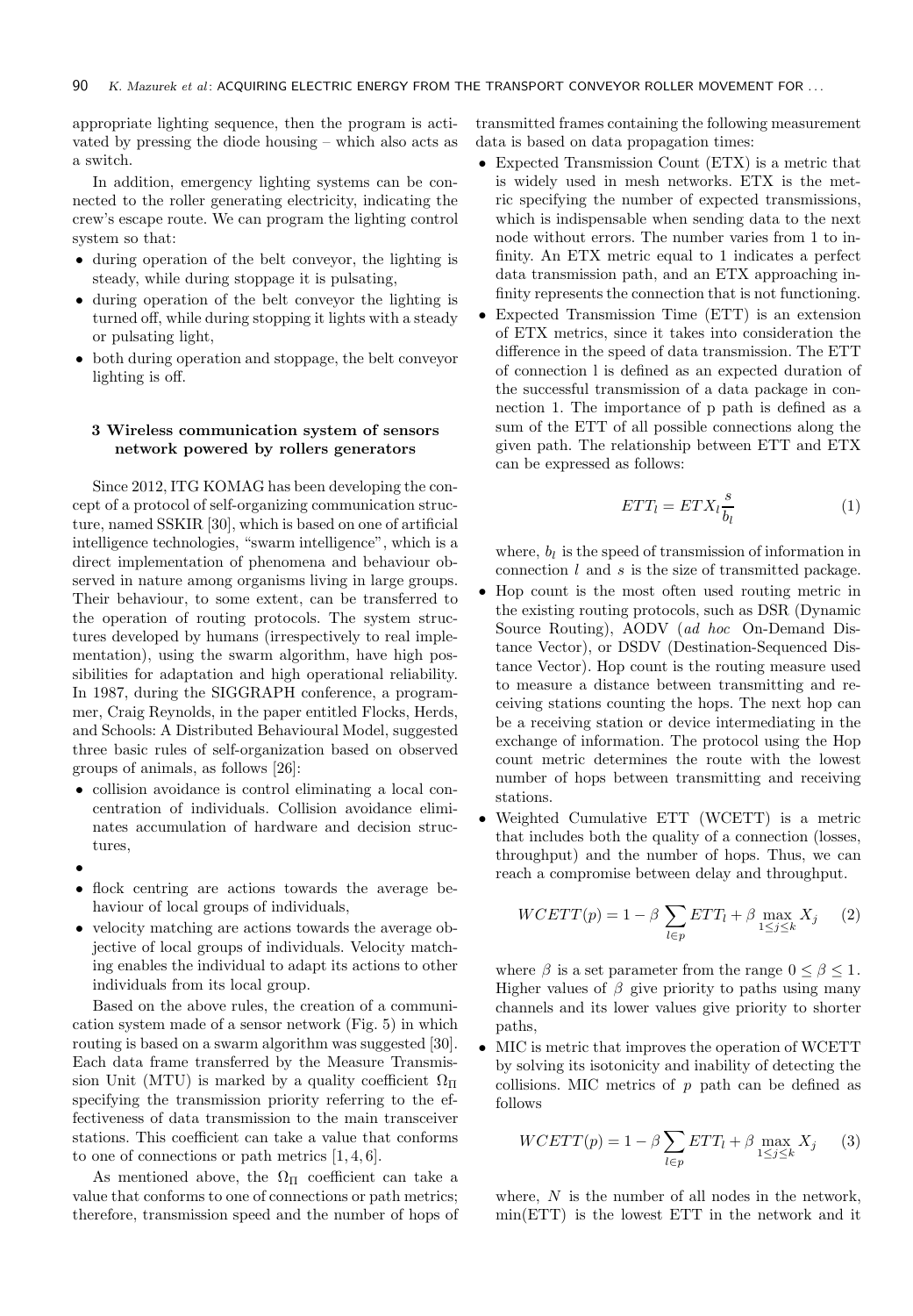

Fig. 5. Sensory network of belt conveyor rollers [30].

can be determined on the basis of the lowest speed of data transmission in radio charts.

Additionally, the following principles resulting from swarm phenomena are assigned to each data package so that the system can react to changes in a node structure, failures, nodes displacement):

- 1) the package matches its speed to the packages moving in paths of higher  $W_P$  coefficient.
- 2) the package uses the path parallel to the optimal route (of highest known  $W_P$  value), if its  $W_P$  decreases.
- 3) the package uses the optimal path (of higher known  $W_P$  value), if the  $W_P$  coefficient of the current route decreases.
- 4) the package avoids transmission through the nodes that are marked as damaged.
- 5) the package can leave the present path, if the main transceiver station is found.

Local data, which is indispensable for the realization of tasks resulting from the above principles, are calculated and stored in nodes. There is no need to create a master routing table. The use of these rules causes that the group of MTUs creating the transmission connection automatically develops the structure of reliable transmission routes while neglecting the damaged units. The data frame in the SSKIR protocol is defined by four additional values:

- its own unique MTU identification number,
- $X$  and  $Y$  coordinates defining the occupied position in the solution space of the communication path structure,
- the priority factor in the communication path of which the frame is an element,
- the baud rate for the X and Y dimensions, ie  $vX$ and  $vY$ .

The neighbours of frames with the number of a given MTU are called other frames that are in the MTU transmission range, ie those that are in a sufficiently short distance d and simultaneously in the field of view, defined by the value of virtual angle  $r$ . In order to check whether a given frame  $e$  of coordinates  $eX$  and  $eY$  respectively, is a neighbour of MTU  $b$  of coordinates  $bX$  and  $bY$ , it is necessary to check first whether the element is in a sufficiently short distance

$$
\sqrt{(eX - bX)^2 + (eY - bY)^2} < d. \tag{4}
$$

If the inequality is not met, then the next rules are not checked, because a given frame from the MTU e is certainly not a neighbour of frames from the MTU b. If the inequality is met, it is checked if the frame is in the virtual viewing angle  $r$  by determining the angle  $r_1$ under which the frame moves virtually

$$
r_1 = \arctan\left(\frac{b\,vY}{b\,vX}\right) \tag{5}
$$

and the virtual angle  $r_2$  of the segment connecting the MTU $b$  frame with the MTU  $e$  frame

$$
r_2 = \arctan\left(\frac{eY - bY}{eX - bX}\right) \tag{6}
$$

assuming that  $b vX \neq 0$  and  $eX - bX \neq 0$ . Then the absolute value of the angle difference is calculated, and the inequality checked

$$
|r_1 - r_2| < r \,. \tag{7}
$$

If the unevenness is met, then the frames come from neighbouring MTU. Next, the first rule is applied, and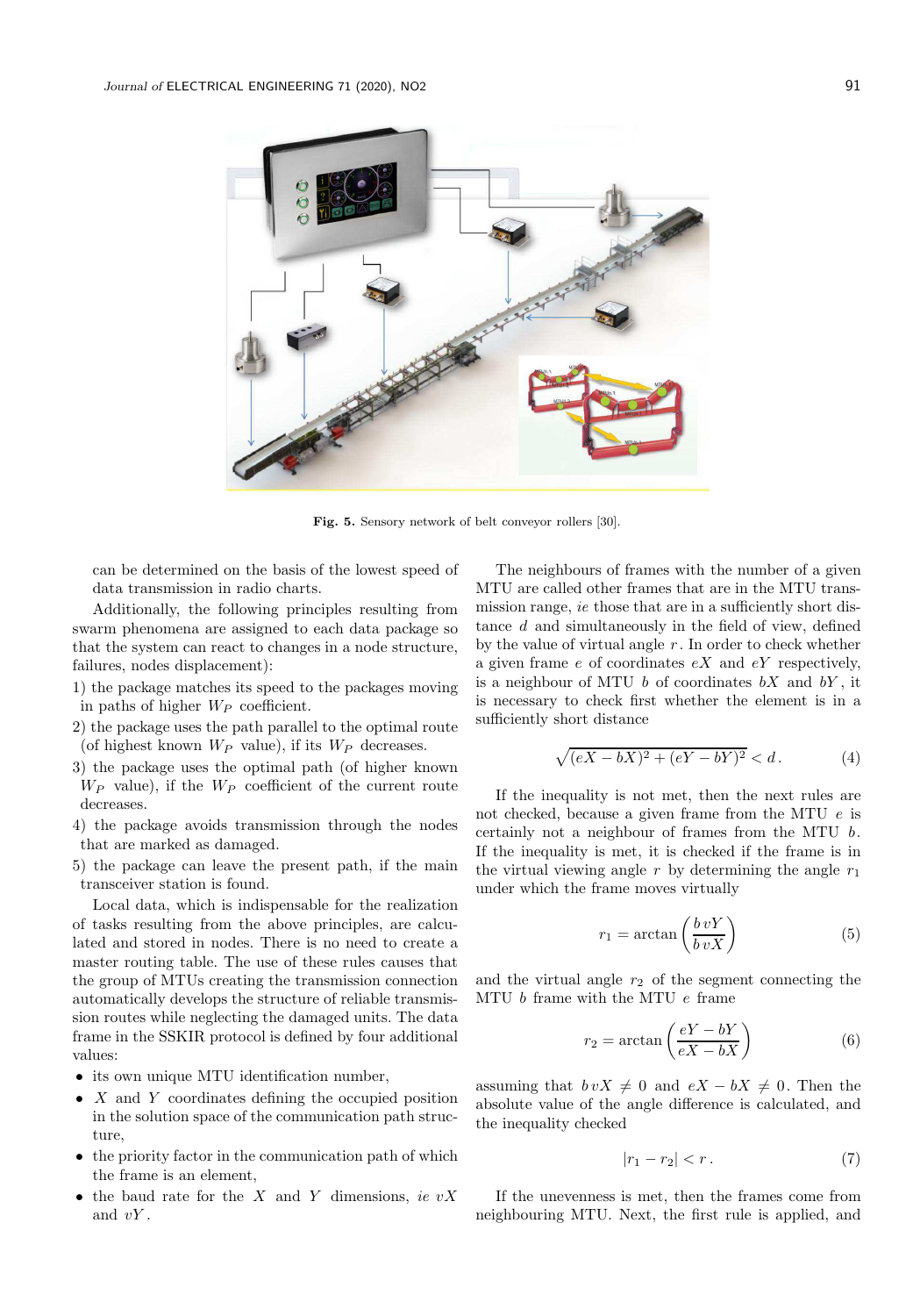

Fig. 6. Data rate in mesh network: (a) – consisting of 25 nodes with AODV protocol, (b) – consisting of 64 nodes with AODV protocol, (c) – consisting of 25 nodes with SSKIR protocol, (d) – consisting of 64 nodes with SSKIR protocol

each frame adjusts its path to frames from neighbouring MTU. One must calculate the average speed  $v_{\text{avg}}$  of all frames from the neighbouring MTU (separately for the  $vX$  and  $vY$  components) and then modify the frame transmission speed, taking into account the path priority factor, the current speed, and the calculated average, according to the following formulae:

$$
b vX = b vX + (W_p(vX_{avg} - b vX)),
$$
  
\n
$$
b vY = b vY + (W_p(vY_{avg} - b vY)).
$$
\n(8)

To apply the second rule, the average number of frame jumps in the davg transmission path should be calculated in relation to frames from neighbouring MTU, and then the frame transmission speed should be modified in relation to neighbouring MTU. Formulae (9) are the result of the triangular similarity claim. The frame's position in the transmission path, whose speed is modified  $b$  and the position of the neighbour e, is used

$$
d = \sqrt{(eX - bX)^2 + (eY - bY)^2}
$$
  
\n
$$
b vX \leftarrow b vX + \frac{(eX - bX)(d - d_{avg})}{d}
$$
  
\n
$$
b vY \leftarrow b vY + \frac{(eY - bY)(d - d_{avg})}{d}
$$
\n(9)

The third rule shows that, when a frame in a path with a lower priority coefficient tries to carry out the transmission, competing with a frame with a higher priority, it should avoid it by modifying its speed. Formulae (10) also use the triangular similarity claim. Let b be a lower priority frame competing with a frame from the neighbouring MTU, with a higher priority  $e$ . In regard to the above rule, the following formulae should be applied

$$
d = \sqrt{(eX - bX)^2 + (eY - bY)^2}
$$
  
\n
$$
b vX \leftarrow b vX + \left(\frac{eX - bX}{d} d_{\min} - (eX - bX)\right)
$$
 (10)  
\n
$$
b vX \leftarrow b vX + \left(\frac{eY - bY}{d} d_{\min} - (eY - bY)\right)
$$

where,  $d_{\min}$  is a preset minimum number of jumps in the transmission path, which should not be exceeded by the transmitted frame.

The last two rules are introduced to the system by modifying the fourth rule based on the dependencies (10). It should be noted that each frame can move with a certain maximum speed imposed by the physical system. In simulations, this speed should be limited and the following entered:

- limitations resulting from the presence of MTU in the emergency or start-up state (elements that frames should avoid creating transmission paths), and
- attractors in the form of main receiving and transmitting stations [39].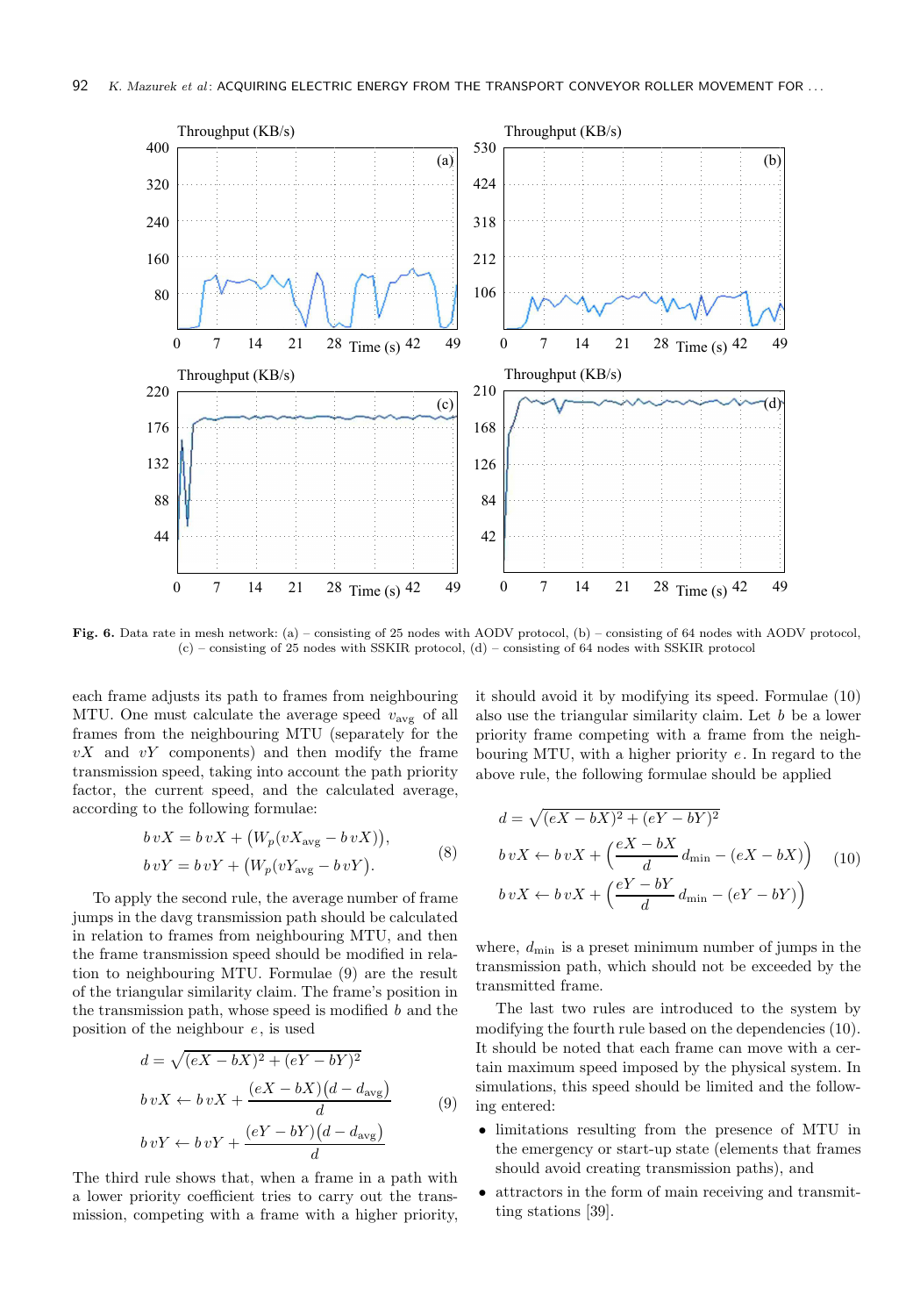#### 4 Test results

Stationary MESH network operating in WiFi technology (802.11 b), in which peer-to-peer connection between two nodes is established, where node A sends information to node  $B$ , is analysis subject. Analysis of MESH network efficiency was made on the basis of generated diagrams in relation to B node receiving information including rate of incoming data batches and total incoming traffic.

The analysis was made based on obtained results from the scenarios network operation, simulated in NCTUnc programme, including the following assumptions:

- 1) Routing protocols in comparative analysis:
	- a)  $AODV ad hoc$  On-Demand Distance Vector,
	- b) SSKIR method basing on swarm algorithm,
- 2) Size of the network in mesh structure:
	- a) small network  $5 \times 5$  nodes.
	- b) big network  $8 \times 8$  nodes.

Distance between nodes is 200 metres (each nodes range covers only neighbouring nodes). That concerns networks of linear and mesh structure. Network of random structure (25 nodes) covers area  $800 \times 800$  metres.

In Fig. 6, sample bit rates in the network achieved during simulation are presented. We can notice significant increase of throughput and stability of data transmission in SSKIR protocol being under development.

## 5 Conclusions

This technical solution for recovering the electricity from the movement of conveyor belt can be used in any industry where the supply of a new electrical installation is complicated and expensive. The electric energy generated and accumulated in the batteries can be used to power the devices monitoring the conveyor operation or the emergency lighting system during the conveyor stoppage.

The installation of the developed roller with an electricity generator will not require changes in the existing belt conveyor design. Therefore, it allow the user to power monitoring devices that signal or monitor the operation of the conveyor belt anywhere on its route.

In addition, the proposed solution, if implemented in belt conveyors operating in underground workings or in areas classified as potentially explosive, will meet the requirements of the ATEX Directive [7].

We are planning, together with the companies interested in implementation of this solution, to manufacture the roller-generator prototype and to conduct the prototype laboratory tests.

The method of self-organization of the communication system based on swarm algorithm enables implementing the state-of-the-art and effective routing technology in the networks of mesh technology also in those used in underground mining plants, especially as regards diagnostics, monitoring and protection of machines, in which the subassemblies, equipped with MTU nodes, can be treated as

the components of the measuring swarm. It is especially important as regards safety of work of people in underground workings due to reliability of mesh networks.

The authors concept of the system is presented as well as factors for assessment of quality and principles of the suggested self-organization system functioning is given. Besides, results of tests indicating for increase of data transmission efficiency in the network equipped with the described algorithm in relation to the popular solutions met in practice. Current tests and simulation, are at the initial phase of the project, but the obtained results are promising and offer high potential of the suggested solution.

#### Acknowledgements

This work was supported by the European Regional Development Fund under the project CEBIA-Tech No. CZ.1.05/2.1.00/03.0089

### **REFERENCES**

- [1] P. Arabshahi, A. Gray, I. Kassabalidis, A. Das, S. Narayanan, M. Sharkawi and R.J. El Marks, "Adaptive Routing in Wireless Communication Networks using Swarm Intelligence", AIAA 19th *Annual Satellite Communications System Conference*, Toulouse, France, pp. 1–9, 2001.
- [2] A. Bahr, "A long Story", *Australian Longwall Magazine*, March 2008.
- [3] W. Bartelmus and R. Zimroz, "A new Feature for Monitoring the Condition of Gearboxes in Non-Stationary Operating Conditions", *Mech Syst Signal Process* vol. 23, no. 5, pp. 1528–1534. 2009.
- [4] S. Basagni, M. Conti, S. Giordano and I. Stojmenovic, "Mobile ad hoc Networking", *IEEE Press*, New Jersey 2004.
- [5] J. Bombor, "Artificial Intelligence in Pniówek Mine! Miners not Needed any More?" http://www.dziennikzachodni.pl/artykul/ 586769,sztuczna-inteligencja-w-kopalni-pniowekgornicyniepotrzebni,id,t.html#czytaj dalej, Dziennik Zachodni 2012.
- [6] A. Boukerchea, B. Turgutb, N. Aydinc, A. Z. Mohammad, L. Bölönid and D. Turgut, "Routing Protocols in ad hoc Networks: A Survey", *Elsevier Computer networks*, vol 55, pp. 3032–3080, 15 Sep 2011.
- [7] "Directive 2014/34/EU of The European Parliament and of the Council of 26 February 2014 on the Harmonisation of the Laws of the Member States Relating to Equipment and Protective Systems Intended for Use in Potentially Explosive Atmospheres".
- [8] L. M. Feeney, "A Taxonomy for Routing Protocols in Mobile ad hoc Networks", SICS *Technical Report* T99/07, Oct 1999.
- [9] D. He, Y. Pang, G. Lodewijks and X. Liu, "Healthy Speed Control of Belt Conveyors on Conveying Bulk Materials", *Powder Technol* vol. 327, pp. 408-419, 2018.
- [10] C. Hou, T. Qiao, H. Zhang, Y. Pang and X. Xiong, "Multispectral Visual Detection Method for Conveyor Belt Longitudinal Tear Measurement", vol. 143, pp. 246–257, 2019.
- [11] M. Ilyas, "The Handbook of ad hoc Wireless Networks", *Florida Atlantic University*, Florida, 2003, ISBN-13: 978-1-4200-4040-1 (eBook-PDF).
- [12] D. Jasiulek, S. Bartoszek and J. Lubryka, "Efektywność wykorzystania i bezpieczeństwo techniczne górniczej obudowy zmechanizowanej", *Maszyny G´ornicze* vol. 1/2019.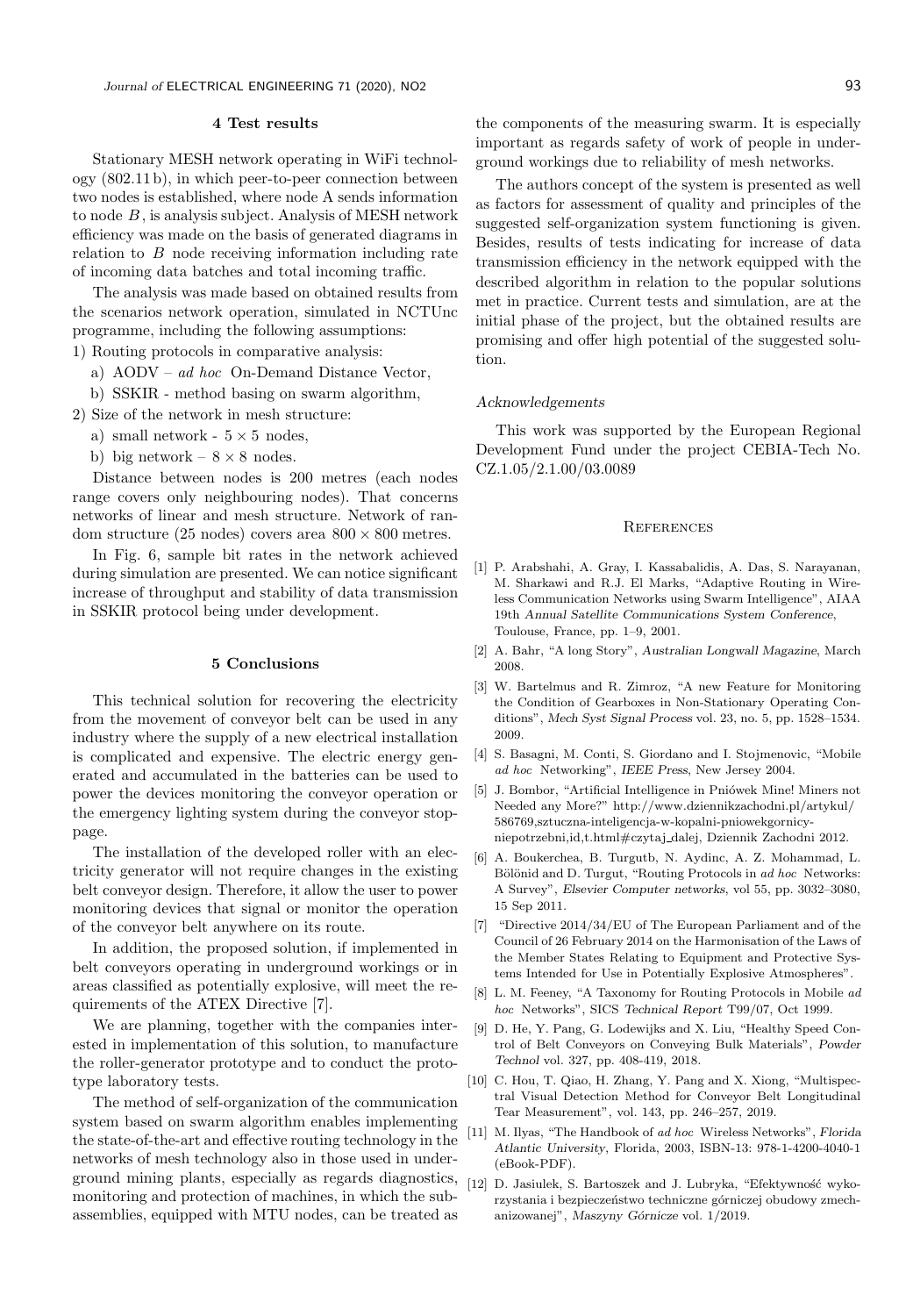- [13] D. Jasiulek, J. Rogala-Rojek and K. Stankiewicz, "The Appli-[33] M. Talarek and L. Orzech, "Testing the Electrostatic Charactercability of Artificial Intelligence Techniques in Control and Diagnostics of Mining Machinery", KOMTECH 2011. Monograph. ITG KOMAG, Gliwice, pp. 45–54, 2011.
- [14] D. Jasiulek, "Monitoring of the Mining Powered Roof Support Geometry", *DEStech Transactions on Computer Science and Engineering 5th International Scientific and Business Conference-Future Engineering*, May 29-30, 2019 Oltarzew, Poland. DOI 10.12783/dtcse/fe2019/30685.
- [15] D. Jasiulek, "Monitoring the Operational Parameters of a Power Roof Suport", *Journal of Machine Construction and Maintenance, Problemy Eksploatacji* 2018, no. 2, pp. 109–115.
- [16] J. Jura and S. Bartoszek, "KOGASTER Instalacja Elektryczna Napędów Spalinowych", Masz. Gór. 2017 no 4, pp. 41-51.
- [17] P. Kulinowski, "Analytical Method of Designing and Selecting Take-up Systems for Mining Belt Conveyors", *Arch. Min. Sci.* vol. 58, no. 4, 2013.
- [18] J. Kwaśniewski, "The Use of Monitoring to Improve the Raliability and Endurance of Continous Coal Handling Systems", *Archives of Mining Sciences*, vol. 56, no. 4, pp. 651–664, 2012.
- [19] S. Misra, S. C. Misra and I. Woungang, "Guide to Wireless ad hoc Networks", Springer-Verlag, London 2009.
- [20] P. Mohapatra and S. V. Krishnamurthy, Ad hoc Networks, Tech- [38] nologies and Protocols, Springer, 2005.
- [21] P. Novak, T. Kot, J. Babjak, Z. Konečny and W. Moczulski, "Implementation of Explosion Safety Regulations in Design of a Mobile Robot for Coal Mines" *Applied Sciences;* Basel Tom 8, No. 11, Nov 2018.
- [22] B. Polnik, "Tests of the HK-1 Module of the Mobile Mining Machine", *ECS Transactions* 2019, no. 1. In: ABAF 2019, 20th International Conference on Advanced Batteries, Accumulators and Fuel Cells, Brno, 25–28 Aug 2019 pp. 389–396.
- [23] B. Polnik, "An Innovative Power Supply System Dedicate for Roadheading Mining Machines", *ECS Transactions* 2018, no. 1. In: ABAF 2018, 19th International Conference on Advanced Batteries, Accumulators and Fuel Cells, Brno, 26–29 Aug 2018 pp. 349–362.
- [24] "Pressure Monitoring System EH-PressCater", Elgor-Hansen, 2014, http://elgorhansen.com/assets/files/EN/automatyzacja/ Systemy/ENG PresCater (ENG).pdf.
- [25] D. Prostański and J. Jonak, "An Application of Neural Networks" in the Research Process of Mining using Conical Rotary Bits, Monograph", CMG KOMAG, Gliwice 2003, pp. 156–164.
- [26] C. W. Reynolds, "Flocks, Herds, and Schools: A Distributed Behavioral Model", SIGGRAPH, Anaheim, USA 1987.
- [27] S. K. Sarkar, T. G. Basavaraju and C. Puttamadappa, Ad hoc Mobile Wireless Networks Principles, Protocols, and Applications, Taylor & Francis Group, 2007.
- [28] J. Słoczyński, "Untypical Routing Algorithms", *Lodz University of Technology*, L´od´z, 2004.
- [29] A. Smolarek and T. Malinowski, "Routing Protocols in Ad hoc Networks, Teleinformatics Systems and Networks Conference", 2012, Proceedings, WWSI, Warszawa 2012, pp. 47–60.
- [30] K. Stankiewicz, "Smart Mining Communication Systems", *5th International Scientific and Business Conference-Future Engineering*, DEStech Transactions on Computer Science and Engineering, 2019.
- [31] J. Świder, K. Herbuś and K. Szewerda, "Dynamic Analysis of Scraper Conveyor Operation with External Loads", In: CoSME '16, The 4th International Conference on Computing and Solutions in Manufacturing Engineering 2016, Brasov, Romania, Nov 3-4, 2016, pp. 1–6.
- [32] E. Kalentev, Š. Václav, P. Bozek, A. Korshunov, and V. Tarasov, "Numerical analysis of the stress-strain state of a rope strand with linear contact under tension and torsion loading conditions", *Advances in Science and Technology Research Journal*, vol. 11, no. 2, pp. 231-239, 2017.
- istics of Polypropylene Fabric with Metallic Yarns, Intended for Use In Coal Mines Threatened by the Explosion Hazard, Part 1: Laboratory Tests", *Electrostatics* 2011, 13th International Conference on Electrostatics, Bangor University, Wales, UK, 2011 Apr 10–14. *J. Phys. Conf.* vol. 301, pp. 1–4, 2011.
- [34] K. Turczyński et al, "Pozyskiwanie energii elektrycznej z ruchu przenoś nika taś mowego. Opracowanie koncepcji sposobu generowania energii elektrycznej z ruchu przenośnika taśmowego", (Acquiring Electricity from the Conveyor Belt Movement. Development of the Concept of How to Generate Electricity from the Conveyor Belt Movement)", Gliwice: ITG KOMAG; 2017, Polish.
- [35] T. Winkler, M. Dudek, W. Chuchnowski and J. Tokarczyk, "Internet Tools Supporting Planning of Underground Mining Transport." Coal Int.vol 1, pp. 44–48, 2012.
- [36] https://www.shimano.com/en/.
- [37] S. Vaclav, J. Peterka and P. Pokorny, "Objective method for assembly", *Annals of DAAAM for 2007 & Proceeding of the 18TH Inter. DAAAM Symp. Intelligent Manufacturing & Automation: Focus on Creativity*, Responsibility, and Ethics of Engineering, 2007, pp. 797-798.
	- [38] P. Bozek and E. Pivarciova, "Flexible manufacturing system with automatic control of product quality", *Strojarstvo. vol. 55*, no. 3 (2013), online, p.[211-221].
- [39] B. Bako and P. Bozek, "Trends simulation and planning of manufacturing companies", *Procedia Engineering*, International Conference on Manufacturing Engineering and Materials, ICMEM 2016, vol. 149. International Conference on Manufacturing Engineering and Materials, ICMEM 2016, 6. - 10. June 2016, Nov Smokovec, Slovakia, (2016), online, pp. 571-575.
- [40] M. Baranov, P. Bozek, V. Prajova, T. Ivanova, D. Novokshonov, A. M and Korshunov, "Constructing and calculating of multistage sucker rod string according to reduced stress", *Acta Montanistica Slovaca*, vol. 22, no. 2 (2017), pp. 107-115.
- [41] W. Biały, "New devices used determining and assessing mechanical characteristics of coal", *13th SGEM GeoConference on Science and Technologies Geology*, Exploration and Mining, SGEM2013 Conference Proceedings, June 16-22, 2013, vol. 1, BUGARIA ISBN 978-954-91818-7-6/ISSN 13142704. s. 547-554.
- [42] W. Biały, "Coal cutting force measurment systems (CCFM)". *14th SGEM GeoConference on Science and Technologies Geology*, Exploration and Mining, SGEM2014 Conference Proceedings, June 17-26, 2014, vol. III, BUGARIA ISBN 978-619-7105 -09-4/ISSN 1314-2704. s. 91-98.
	- W. Biały and J. Fries, "Computer systems supporting the management of machines/equipment hard coal mines. Case study", *Management Systems Production Engineering*, 2019, vol. 27(3), pp. 138-143.

#### Received 23 January 2020

Krzysztof Mazurek, (PhD, Eng) graduated in 2004 with a master's degree in engineering in computer mechanics. In 2008 obtained a PhD degree in technical sciences in the discipline of mining and engineering geology. Since 2004 employed at the KOMAG Institute at the Division of Powered Roof Supports. He is a specialist in using the numerical methods in the strength calculations of powered roof supports components, individual roof supports and energy absorbing mechanical systems. He is co-author of developed construction documentation for several types of powered roof supports that are used in Polish hard coal mines. Authorship and co-authorship of 45 publications and co-authorship of 18 inventive projects submitted for protection at the Polish Patent Office reflects his innovative and creative professional activity.